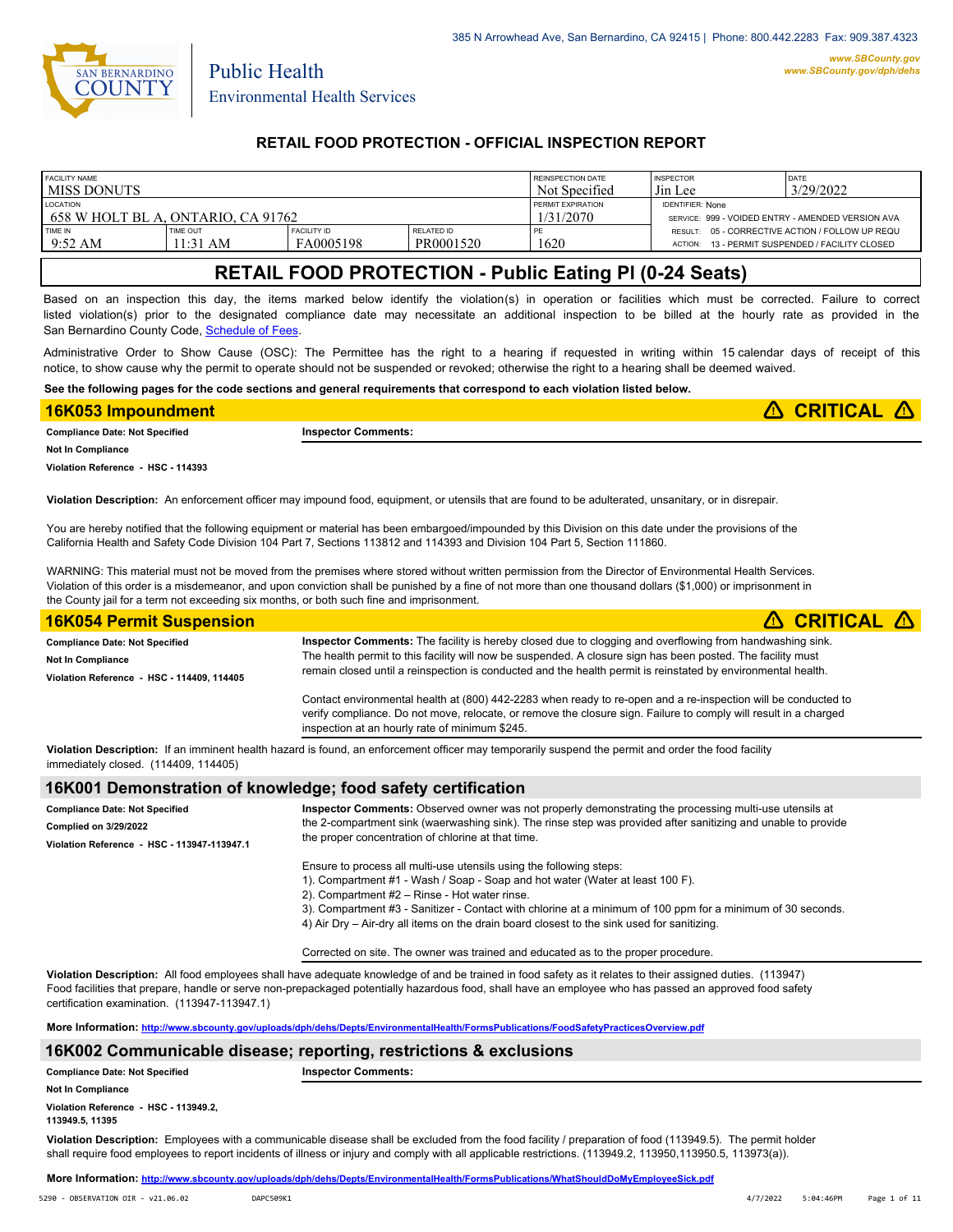

# **RETAIL FOOD PROTECTION - OFFICIAL INSPECTION REPORT**

| <b>FACILITY NAME</b><br>MISS DONUTS            |                            | DATE<br>3/29/2022 |
|------------------------------------------------|----------------------------|-------------------|
| LOCATION                                       |                            | <b>INSPECTOR</b>  |
| 658 W HOLT BL A, ONTARIO, CA 91762             |                            | Jin Lee           |
| 16K003 No discharge from eyes, nose, and mouth |                            |                   |
| <b>Compliance Date: Not Specified</b>          | <b>Inspector Comments:</b> |                   |

**Not In Compliance**

**Violation Reference - HSC - 113974**

**Violation Description:** Employees experiencing sneezing, coughing, or runny nose shall not work with exposed food, clean equipment, utensils or linens. (113974)

### **16K004 Proper eating, tasting, drinking or tobacco use**

| <b>Compliance Date: Not Specified</b> | Inspector Comments: Observed an open coffee cup on the sprinkle storage shelf above the rear preparation                             |
|---------------------------------------|--------------------------------------------------------------------------------------------------------------------------------------|
| <b>Complied on 3/29/2022</b>          | table.                                                                                                                               |
| Violation Reference -                 | All employees must eat and drink away from food storage and food preparation areas.                                                  |
|                                       | Corrected on site. The owner removed the coffee cup from the food preparation area.                                                  |
|                                       | Michalis December Cambridge shall and satisfable corrected and declinated and colombia contaction and account 1449077). As equipment |

**Violation Description:** Employees shall not eat, drink, or use tobacco in non-designated areas where contamination may result. (113977) An employee shall not use a utensil to taste food more than once without being properly washed, rinsed and sanitized between uses. (113976)

### **16K005 Hands clean and properly washed; gloves used properly**

| <b>Compliance Date: Not Specified</b> | <b>Inspector Comments:</b> |
|---------------------------------------|----------------------------|
| <b>Not In Compliance</b>              |                            |
| Violation Reference -                 |                            |

**Violation Description:** Employees are required to wash their hands: before beginning work; before handling food / equipment / utensils; as often as necessary, during food preparation, to remove soil and contamination; when switching from working with raw to ready to eat foods, after touching body parts; after using toilet room; or any time when contamination may occur. Gloves shall be worn if an employee has cuts, wounds, fake nails, nail polish, and/or rashes. Gloves are to be used for no more than one task. Employees are not to wrap or package leftover food using bare hands or unclean utensils. Hand sanitizers may be used after proper hand washing. Employees handling food must have fingernails that are trimmed, cleanable, and smooth. (113952, 113953.3, 113953.4, 113961, 113968, 113973 (b-f))

#### **More Information: <https://youtu.be/NznA3hgIcss>**

### **16K006 Adequate handwashing facilities supplied & accessible**

| <b>Compliance Date: Not Specified</b> | - -<br>Comments:<br>ector |
|---------------------------------------|---------------------------|
| <b>Not In Compliance</b>              |                           |

**Violation Reference -** 

**Violation Description:** Handwashing soap and towels or drying device shall be provided in dispensers; dispensers shall be maintained in good repair. (113953.2) Adequate facilities shall be provided for hand washing. (113953, 113953.1, 114067(f)). Handwashing sink is not separated from a warewashing sink by a 6 inch high metal splashguard or 24 inch separation. (113953) Handwashing sinks shall not be obstructed, inaccessible, used improperly or kept unclean. (113953.1)

### **16K007 Proper hot and cold holding temperatures**

| <b>Compliance Date: Not Specified</b>                 | <b>Inspector Comments:</b> |
|-------------------------------------------------------|----------------------------|
| <b>Not In Compliance</b>                              |                            |
| Violation Reference - HSC - 113996, 113998,<br>114037 |                            |

**Violation Description:** Potentially hazardous foods shall be held at or below 41F or at or above 135F. (113996, 113998, 114037, 114343(a))

**More Information: <https://youtu.be/RI6w5DtEs7w>**

| 16K008 Time as a public health control; procedures & records |                            |  |
|--------------------------------------------------------------|----------------------------|--|
| <b>Compliance Date: Not Specified</b>                        | <b>Inspector Comments:</b> |  |
| <b>Not In Compliance</b>                                     |                            |  |
| Violetian Defensese LIBO 444000                              |                            |  |

**Violation Reference - HSC - 114000**

**Violation Description:** When time only, rather than time and temperature, is used as a public health control; food must be marked or otherwise identified as to what time the food was removed from temperature control. (114000) Food items shall not exceed the time marked. (114000)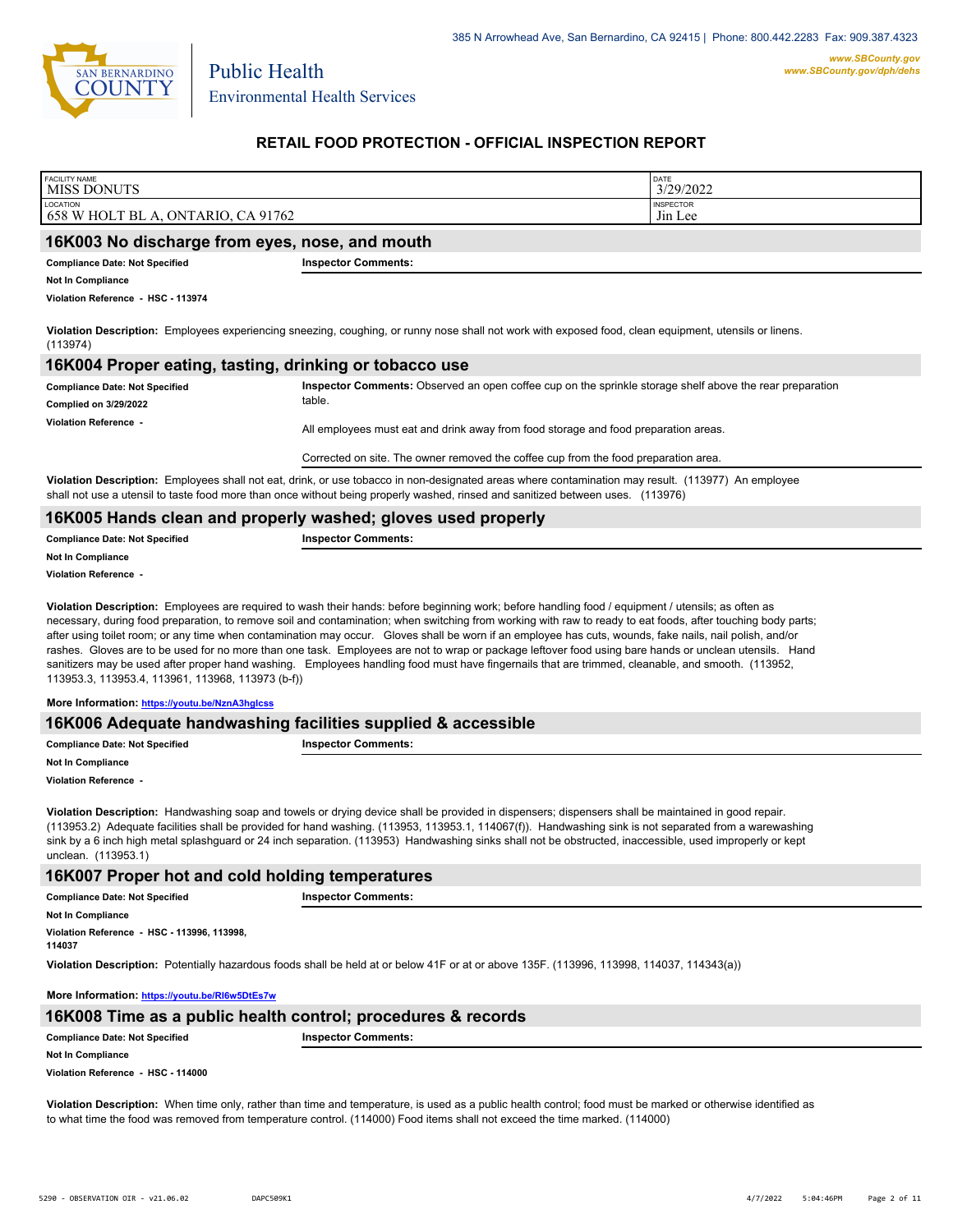

# **RETAIL FOOD PROTECTION - OFFICIAL INSPECTION REPORT**

| <b>FACILITY NAME</b>               | DATE             |  |
|------------------------------------|------------------|--|
| <b>MISS DONUTS</b>                 | 3/29/2022        |  |
| LOCATION                           | <b>INSPECTOR</b> |  |
| 658 W HOLT BL A, ONTARIO, CA 91762 | Jin Lee          |  |
| 16K009 Proper cooling methods      |                  |  |

## **Compliance Date: Not Specified Inspector Comments:**

**Not In Compliance**

**Violation Reference - HSC - 114000**

**Violation Description:** All potentially hazardous food shall be RAPIDLY cooled from 135F to 70F, within 2 hours, and then from 70F to 41 F, within 4 hours. Cooling shall be by one or more of the following methods: in shallow containers; separating food into smaller portions; adding ice as an ingredient; using an ice bath; stirring frequently; using rapid cooling equipment; or, using containers that facilitate heat transfer.

PHF is to be cooled within 4 hours to 41F if prepared from ingredients at ambient temperature. Deliveries of PHF is to be cooled to below 41F within 4 hours if received between 41F to 45F.

#### **More Information: <https://youtu.be/hiOExyNgDIQ>**

### **16K010 Proper cooking time & temperatures**

| <b>Compliance Date: Not Specified</b>                 | <b>Inspector Comments:</b> |
|-------------------------------------------------------|----------------------------|
| <b>Not In Compliance</b>                              |                            |
| Violation Reference - HSC - 114004, 114008,<br>114010 |                            |

**Violation Description:** Comminuted meat, raw eggs, or any food containing comminuted meat or raw eggs, shall be heated to 155F for 15 sec. Single pieces of meat, and eggs for immediate service, shall be heated to 145F for 15 sec. Poultry, comminuted poultry, stuffed fish / meat / poultry shall be heated to 165F. Other temperature requirements may apply. (114004, 114008, 114010)

#### **More Information: [https://youtu.be/3p\\_\\_KE6LH40](https://youtu.be/3p__KE6LH40)**

| 16K011 Proper reheating procedures for hot holding |                            |  |
|----------------------------------------------------|----------------------------|--|
| <b>Compliance Date: Not Specified</b>              | <b>Inspector Comments:</b> |  |
| <b>Not In Compliance</b>                           |                            |  |
| Violation Reference - HSC - 114014, 114016         |                            |  |

**Violation Description:** Any potentially hazardous foods cooked, cooled and subsequently reheated for hot holding or serving must be brought to an internal temperature of 165F for 15 seconds within 2 hours. (114014, 114016) PHF's reheated in a microwave to 165 F for 15 seconds must be rotated or stirred, covered, and allowed to stand covered for two minutes after reheating.

#### **More Information: <https://youtu.be/fQtH0YNdevk>**

| 16K012 Returned and reservice of food |                            |  |
|---------------------------------------|----------------------------|--|
| <b>Compliance Date: Not Specified</b> | <b>Inspector Comments:</b> |  |
| <b>Not In Compliance</b>              |                            |  |
| Violation Reference - HSC - 114079    |                            |  |

**Violation Description:** No unpackaged food that has been served shall be re-served or used for human consumption. (114079)

#### **16K013 Food in good condition, safe and unadulterated**

| <b>Compliance Date: Not Specified</b> | r Comments:<br>snector: |
|---------------------------------------|-------------------------|
| <b>Not In Compliance</b>              |                         |

**Violation Reference - HSC - 113967, 113976,**

**Violation Description:** All food shall be manufactured, produces, prepared, compounded, packed, transported, kept for sale, and served so as to be pure and free from adulteration and spoilage. Any food is adulterated if it bears or contains any poisonous or deleterious substance that may render it impure or injurious to health. (113967, 113976, 113980, 113988, 113990, 114035, 114254(c), 114254.3)

#### **More Information: <https://youtu.be/JrRQVxqDXy4>**

### **16K014 Food contact surfaces: clean and sanitized**

| <b>Compliance Date: Not Specified</b> | <b>Inspector Comments:</b> |
|---------------------------------------|----------------------------|
|                                       |                            |

**Not In Compliance**

**Violation Reference - HSC - 113984(e), 114097, 114099**

**Violation Description:** All food contact surfaces of utensils and equipment shall be clean and sanitized. (113984(e), 114097, 114099.1, 114099.4, 114099.6, 114101 (b-d), 114105, 114109, 114111, 114113, 114115 (a, b, d), 114117, 114125(b), 114135, 114141)

**More Information: <https://youtu.be/Gz6zPqZtv2s>**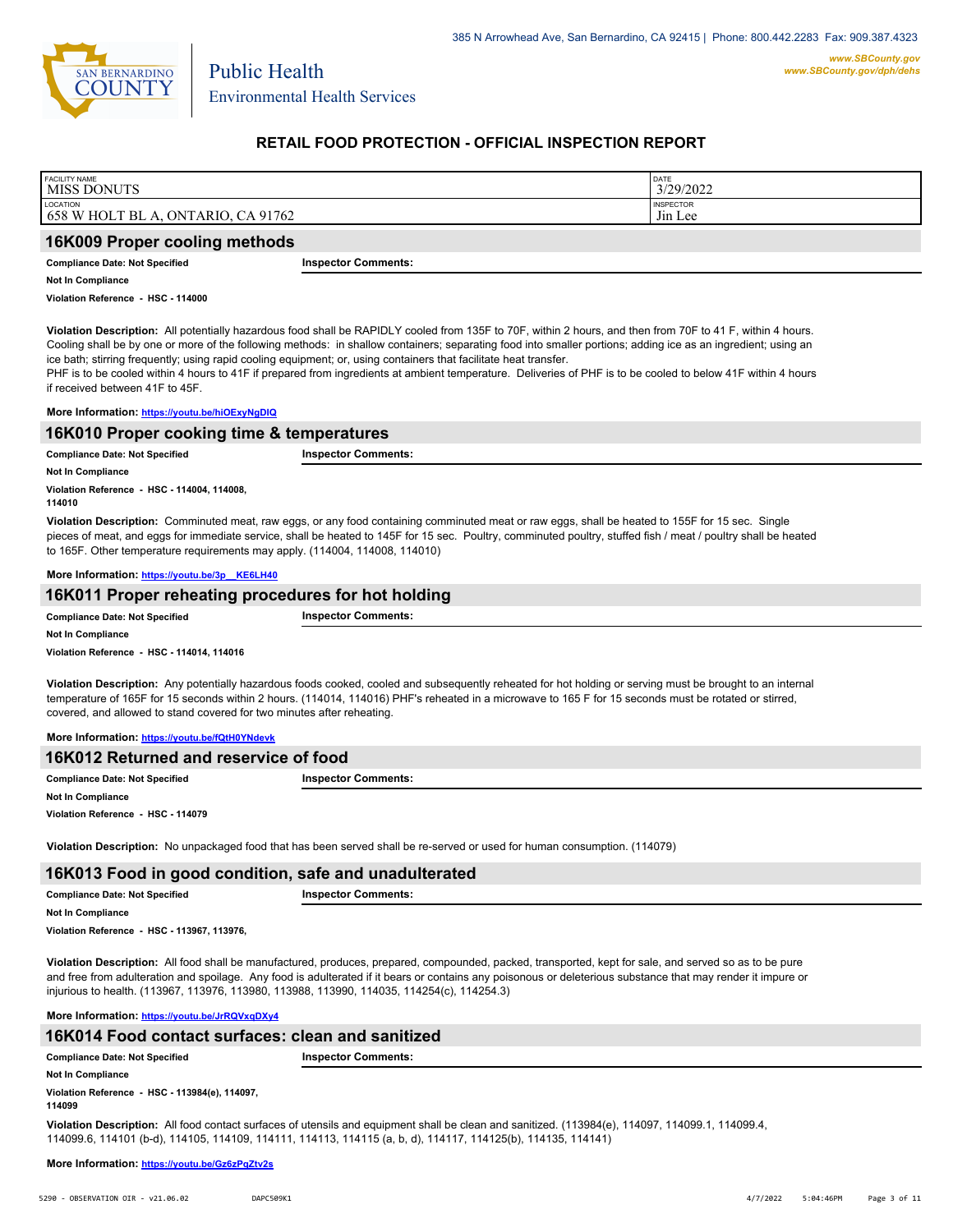

# **RETAIL FOOD PROTECTION - OFFICIAL INSPECTION REPORT**

| <b>FACILITY NAME</b><br><b>MISS DONUTS</b>                            |                                                                                                                                                                                                                                                                                                                                                                                                                                                                          | DATE<br>3/29/2022           |
|-----------------------------------------------------------------------|--------------------------------------------------------------------------------------------------------------------------------------------------------------------------------------------------------------------------------------------------------------------------------------------------------------------------------------------------------------------------------------------------------------------------------------------------------------------------|-----------------------------|
| LOCATION<br>658 W HOLT BL A, ONTARIO, CA 91762                        |                                                                                                                                                                                                                                                                                                                                                                                                                                                                          | <b>INSPECTOR</b><br>Jin Lee |
| 16K015 Food obtained from approved source                             |                                                                                                                                                                                                                                                                                                                                                                                                                                                                          |                             |
| <b>Compliance Date: Not Specified</b>                                 | <b>Inspector Comments:</b>                                                                                                                                                                                                                                                                                                                                                                                                                                               |                             |
| <b>Not In Compliance</b>                                              |                                                                                                                                                                                                                                                                                                                                                                                                                                                                          |                             |
| Violation Reference - HSC - 113980, 113982,<br>114021-11              |                                                                                                                                                                                                                                                                                                                                                                                                                                                                          |                             |
|                                                                       | Violation Description: All food shall be obtained from an approved source. Liquid, frozen, and dry eggs and egg products shall be obtained pasteurized.<br>Frozen milk products, such as ice cream, shall be obtained pasteurized. (113980, 113982, 114021-114031, 114035, 114041).                                                                                                                                                                                      |                             |
| 16K016 Compliance with shell stock tags, condition, display           |                                                                                                                                                                                                                                                                                                                                                                                                                                                                          |                             |
| <b>Compliance Date: Not Specified</b>                                 | <b>Inspector Comments:</b>                                                                                                                                                                                                                                                                                                                                                                                                                                               |                             |
| <b>Not In Compliance</b>                                              |                                                                                                                                                                                                                                                                                                                                                                                                                                                                          |                             |
| Violation Reference - HSC - 114039 - 114039.5                         |                                                                                                                                                                                                                                                                                                                                                                                                                                                                          |                             |
|                                                                       | Violation Description: Shell stock shall have complete certification tags and shall be properly stored and displayed. (114039 - 114039.5)                                                                                                                                                                                                                                                                                                                                |                             |
| <b>16K017 Compliance with Gulf Oyster Regulations</b>                 |                                                                                                                                                                                                                                                                                                                                                                                                                                                                          |                             |
| <b>Compliance Date: Not Specified</b>                                 | <b>Inspector Comments:</b>                                                                                                                                                                                                                                                                                                                                                                                                                                               |                             |
| <b>Not In Compliance</b>                                              |                                                                                                                                                                                                                                                                                                                                                                                                                                                                          |                             |
| Violation Reference - HSC - 113707                                    |                                                                                                                                                                                                                                                                                                                                                                                                                                                                          |                             |
|                                                                       | Violation Description: Comply with Gulf Oyster warning seasonal requirements (Title 17 CA Code of Regulations 13675, Cal Code Section 113707).                                                                                                                                                                                                                                                                                                                           |                             |
| 16K018 Compliance with variance, specialized process, & HACCP Plan    |                                                                                                                                                                                                                                                                                                                                                                                                                                                                          |                             |
|                                                                       |                                                                                                                                                                                                                                                                                                                                                                                                                                                                          |                             |
| <b>Compliance Date: Not Specified</b>                                 | <b>Inspector Comments:</b>                                                                                                                                                                                                                                                                                                                                                                                                                                               |                             |
| <b>Not In Compliance</b>                                              |                                                                                                                                                                                                                                                                                                                                                                                                                                                                          |                             |
| Violation Reference - HSC - 114057                                    |                                                                                                                                                                                                                                                                                                                                                                                                                                                                          |                             |
|                                                                       | Violation Description: HACCP Plan is a written document that delineates the formal procedures developed for safe food handling approved by the National<br>Advisory Committee on Microbiological Criteria for Foods (114419). A written document approving a deviation from standard health code requirements shall<br>be maintained at the food facility (114057, 114057.1). Food facility operator must submit for an HACCP approval or follow an approved HAACP plan. |                             |
| 16K019 Consumer advisory provided for raw or undercooked              |                                                                                                                                                                                                                                                                                                                                                                                                                                                                          |                             |
| <b>Compliance Date: Not Specified</b>                                 | <b>Inspector Comments:</b>                                                                                                                                                                                                                                                                                                                                                                                                                                               |                             |
| <b>Not In Compliance</b>                                              |                                                                                                                                                                                                                                                                                                                                                                                                                                                                          |                             |
| Violation Reference - HSC - 114012, 114093                            |                                                                                                                                                                                                                                                                                                                                                                                                                                                                          |                             |
| may be served if the facility notifies the consumer. (114012, 114093) | Violation Description: Ready-to-eat food containing undercooked food or raw egg and unpackaged confectionery food containing more than 0.5% alcohol                                                                                                                                                                                                                                                                                                                      |                             |
|                                                                       | 16K020 Licensed health care facilities/public & private schools; prohibited foods not offered                                                                                                                                                                                                                                                                                                                                                                            |                             |
| <b>Compliance Date: Not Specified</b>                                 | <b>Inspector Comments:</b>                                                                                                                                                                                                                                                                                                                                                                                                                                               |                             |
| <b>Not In Compliance</b>                                              |                                                                                                                                                                                                                                                                                                                                                                                                                                                                          |                             |
| Violation Reference - HSC - 114091                                    |                                                                                                                                                                                                                                                                                                                                                                                                                                                                          |                             |
|                                                                       | Violation Description: Prohibited foods may not be offered in licensed health care facilities/public and private schools. (114091)                                                                                                                                                                                                                                                                                                                                       |                             |
| 16K021 Hot and cold water available                                   |                                                                                                                                                                                                                                                                                                                                                                                                                                                                          |                             |
| <b>Compliance Date: Not Specified</b>                                 | <b>Inspector Comments:</b>                                                                                                                                                                                                                                                                                                                                                                                                                                               |                             |
| <b>Not In Compliance</b>                                              |                                                                                                                                                                                                                                                                                                                                                                                                                                                                          |                             |

**114099.2(b)**

**Violation Description:** An adequate, protected, pressurized, potable supply of hot water and cold water shall be provided at all times. (113953(c), 114099.2(b) 114101(a), 114189, 114192, 114192.1, 114195)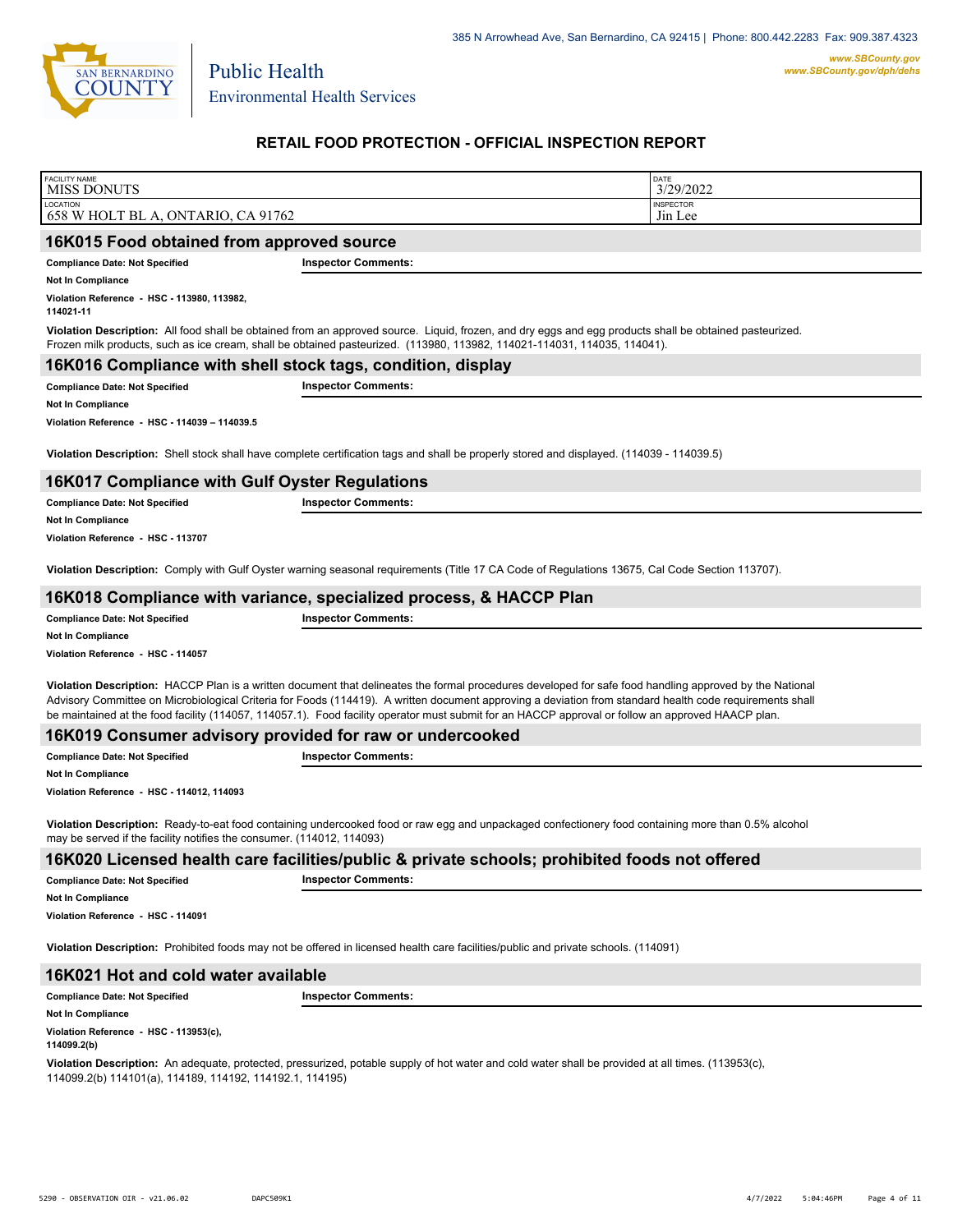

# **RETAIL FOOD PROTECTION - OFFICIAL INSPECTION REPORT**

| <b>FACILITY NAME</b><br><b>MISS DONUTS</b>                                                                                                                                                                                                                                                                                                                                                                                                                   |                                                                                                                                                                                                                                                                                                                                                                                                                                                                                                                                                                                                                                   | DATE<br>3/29/2022 |  |
|--------------------------------------------------------------------------------------------------------------------------------------------------------------------------------------------------------------------------------------------------------------------------------------------------------------------------------------------------------------------------------------------------------------------------------------------------------------|-----------------------------------------------------------------------------------------------------------------------------------------------------------------------------------------------------------------------------------------------------------------------------------------------------------------------------------------------------------------------------------------------------------------------------------------------------------------------------------------------------------------------------------------------------------------------------------------------------------------------------------|-------------------|--|
| LOCATION                                                                                                                                                                                                                                                                                                                                                                                                                                                     |                                                                                                                                                                                                                                                                                                                                                                                                                                                                                                                                                                                                                                   | <b>INSPECTOR</b>  |  |
| 658 W HOLT BL A, ONTARIO, CA 91762                                                                                                                                                                                                                                                                                                                                                                                                                           |                                                                                                                                                                                                                                                                                                                                                                                                                                                                                                                                                                                                                                   | Jin Lee           |  |
| 16K022 Sewage and wastewater properly disposed                                                                                                                                                                                                                                                                                                                                                                                                               |                                                                                                                                                                                                                                                                                                                                                                                                                                                                                                                                                                                                                                   |                   |  |
| <b>Compliance Date: Not Specified</b><br>Not In Compliance<br>Violation Reference - HSC - 114197                                                                                                                                                                                                                                                                                                                                                             | Inspector Comments: Observed the handwashing sink not draining and clogging while washing hands.<br>Observed the wastewater kept filling up the sink and will be overflowed if continuously use the handwashing<br>sink. Observed this is the only handwashing sink in the kitchen. Observed this food facility has one<br>2-compartment sink, one handwashing sink, one mop sink, and one restroom handwashing sink at this time.<br>All liquid waste must drain to an approved fully functioning sewage disposal system. A food facility must not<br>operate if there is sewage overflowing or backing up in the food facility. |                   |  |
| "Notice of Closure" sign posted on the front window. This facility was closed temporarily until resolve the issue.                                                                                                                                                                                                                                                                                                                                           |                                                                                                                                                                                                                                                                                                                                                                                                                                                                                                                                                                                                                                   |                   |  |
|                                                                                                                                                                                                                                                                                                                                                                                                                                                              | Violation Description: All liquid waste must drain to an approved fully functioning sewage disposal system. (114197) Toilet facilities must be operable.                                                                                                                                                                                                                                                                                                                                                                                                                                                                          |                   |  |
| 16K023 No rodents, insects, birds, or animals                                                                                                                                                                                                                                                                                                                                                                                                                |                                                                                                                                                                                                                                                                                                                                                                                                                                                                                                                                                                                                                                   |                   |  |
| <b>Compliance Date: Not Specified</b>                                                                                                                                                                                                                                                                                                                                                                                                                        | <b>Inspector Comments:</b>                                                                                                                                                                                                                                                                                                                                                                                                                                                                                                                                                                                                        |                   |  |
| Not In Compliance                                                                                                                                                                                                                                                                                                                                                                                                                                            |                                                                                                                                                                                                                                                                                                                                                                                                                                                                                                                                                                                                                                   |                   |  |
| Violation Reference - HSC - 114259.1,<br>114259.4, 11425                                                                                                                                                                                                                                                                                                                                                                                                     |                                                                                                                                                                                                                                                                                                                                                                                                                                                                                                                                                                                                                                   |                   |  |
| Violation Description: Food facility shall be kept free of vermin: rodents (rats, mice), cockroaches, flies. (114259.1, 114259.4, 114259.5) Live animals are<br>not allowed in a food facility unless, food employees with service animals may handle or care for their service animal if they wash their hands as required or<br>persons who are licensed pursuant to Chapter 11.5 of Division 3 of the Business and Professions Code. (114259.4, 114259.5) |                                                                                                                                                                                                                                                                                                                                                                                                                                                                                                                                                                                                                                   |                   |  |
| More Information: https://youtu.be/1yuxW p9Bxs                                                                                                                                                                                                                                                                                                                                                                                                               |                                                                                                                                                                                                                                                                                                                                                                                                                                                                                                                                                                                                                                   |                   |  |
| 16K024 Person in charge present and performs duties                                                                                                                                                                                                                                                                                                                                                                                                          |                                                                                                                                                                                                                                                                                                                                                                                                                                                                                                                                                                                                                                   |                   |  |
| <b>Compliance Date: Not Specified</b>                                                                                                                                                                                                                                                                                                                                                                                                                        | <b>Inspector Comments:</b>                                                                                                                                                                                                                                                                                                                                                                                                                                                                                                                                                                                                        |                   |  |
| Not In Compliance                                                                                                                                                                                                                                                                                                                                                                                                                                            |                                                                                                                                                                                                                                                                                                                                                                                                                                                                                                                                                                                                                                   |                   |  |
| 113984.1                                                                                                                                                                                                                                                                                                                                                                                                                                                     |                                                                                                                                                                                                                                                                                                                                                                                                                                                                                                                                                                                                                                   |                   |  |

**Violation Description:** A person in charge shall be present at the food facility during all hours of operation. (113945-113945.1, 113984.1, 114075) Customers are not allowed access through the food preparation area unless the customer's route is separated from raw or undercooked foods by at least three feet of clearly delineated space or the route of access is not separated by a rail or wall at least three feet high. (113984.1) Consumers must be notified that they must use clean tableware when returning to self-service areas, such as salad bars and buffets. ([113945.1(b), 114075) A restaurant that sells a children's meal that includes a beverage must make the default beverage water, unflavored milk or other approved beverage. (114379-114379.60) A full service restaurant shall not provide a single-use plastic straw to a consumer unless requested by the consumer. (PRC 42270)

**More Information: <http://www.sbcounty.gov/uploads/dph/dehs/Depts/EnvironmentalHealth/FormsPublications/Top5CDCRiskFactorsContributingFoodborneIllness.pdf>**

| 16K025 Personal cleanliness and hair restraints |                            |  |
|-------------------------------------------------|----------------------------|--|
| <b>Compliance Date: Not Specified</b>           | <b>Inspector Comments:</b> |  |
| <b>Not In Compliance</b>                        |                            |  |

**Violation Reference - HSC - 113969, 113971**

**Violation Description:** All employees preparing, serving or handling food or utensils shall wear clean, washable outer garments or uniforms and shall wear a hairnet, cap, or other suitable covering to confine hair. (113969, 113971)

| 16K026 Approved thawing methods used, frozen food      |                            |  |
|--------------------------------------------------------|----------------------------|--|
| <b>Compliance Date: Not Specified</b>                  | <b>Inspector Comments:</b> |  |
| <b>Not In Compliance</b>                               |                            |  |
| Violation Reference - HSC - 114018, 114020.<br>1140201 |                            |  |

**Violation Description:** Food shall be thawed under refrigeration; completely submerged under cold running water (less than 70F) of sufficient velocity to flush loose particles for less than 2 hours; in microwave oven; or during the cooking process. (114018, 114020, 114020.1)

**More Information: <https://youtu.be/WH7bgFX-T5M>**

| 16K027 Food separated and protected                |                                                                                                           |  |
|----------------------------------------------------|-----------------------------------------------------------------------------------------------------------|--|
| <b>Compliance Date: Not Specified</b>              | Inspector Comments: Observed trays of uncovered donuts and pastries on rack in the rear storage area.     |  |
| <b>Not In Compliance</b>                           | Cover all foods if not cooling them down. All food must be protected from any contamination at all times. |  |
| Violation Reference - HSC - 113984 (a, b, c, d, f) |                                                                                                           |  |

**Violation Description:** All food shall be separated and protected from contamination. (113984 (a, b, c, d, f), 113986, 114060, 114067(a, d, e, j), 114069(a, b), 114077, 114089.1 (c), 114143 (c)) All food shall be stored, prepared, displayed or held so that it is protected from contamination.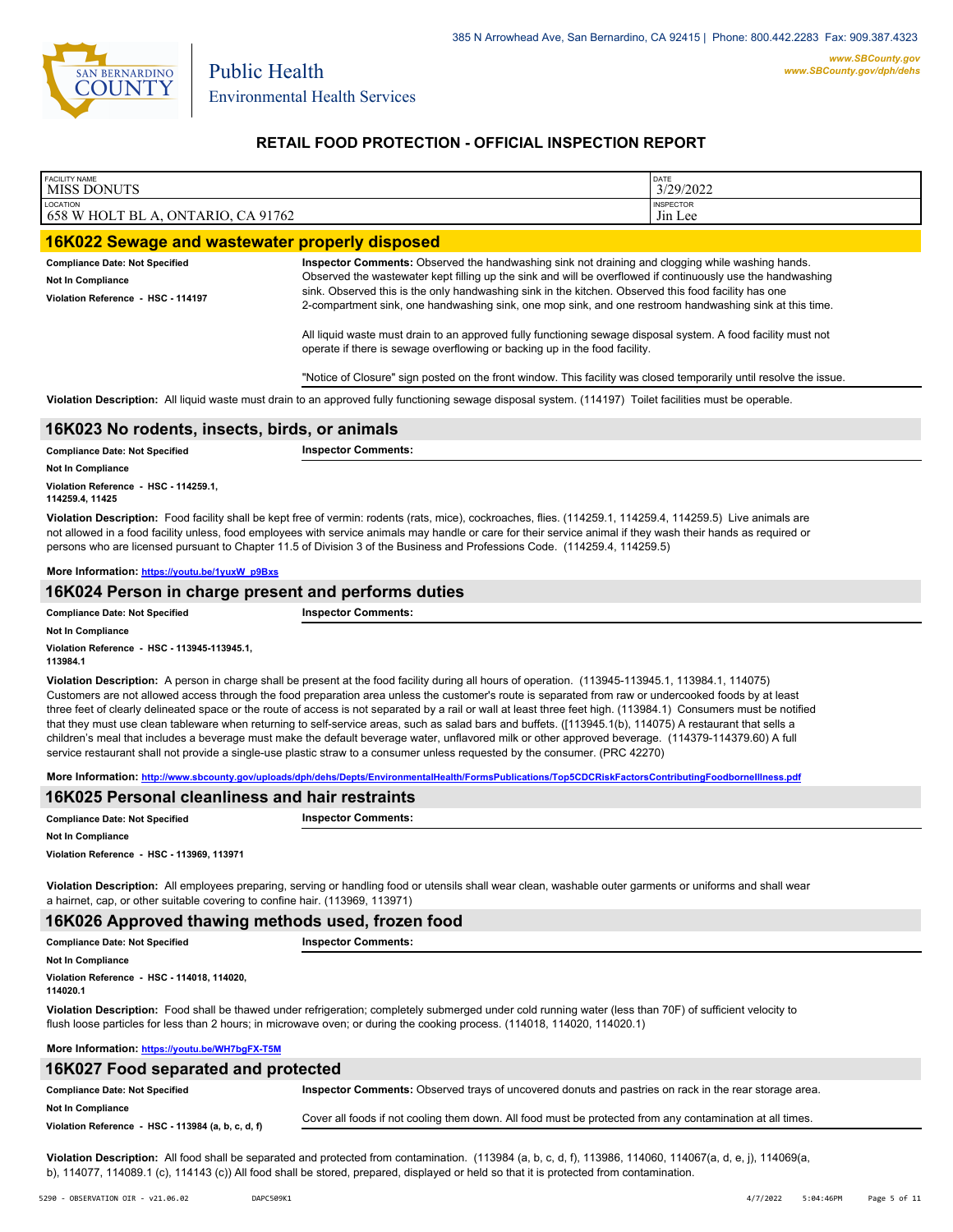

Environmental Health Services

Public Health

# **RETAIL FOOD PROTECTION - OFFICIAL INSPECTION REPORT**

| <b>FACILITY NAME</b><br><b>MISS DONUTS</b>                                                                                                                                                                                                                                                                                                                                                             |                                                                                                                                                 | DATE<br>3/29/2022           |  |
|--------------------------------------------------------------------------------------------------------------------------------------------------------------------------------------------------------------------------------------------------------------------------------------------------------------------------------------------------------------------------------------------------------|-------------------------------------------------------------------------------------------------------------------------------------------------|-----------------------------|--|
| LOCATION<br>658 W HOLT BL A, ONTARIO, CA 91762                                                                                                                                                                                                                                                                                                                                                         |                                                                                                                                                 | <b>INSPECTOR</b><br>Jin Lee |  |
| 16K028 Washing fruits and vegetables                                                                                                                                                                                                                                                                                                                                                                   |                                                                                                                                                 |                             |  |
| <b>Compliance Date: Not Specified</b>                                                                                                                                                                                                                                                                                                                                                                  | <b>Inspector Comments:</b>                                                                                                                      |                             |  |
| <b>Not In Compliance</b>                                                                                                                                                                                                                                                                                                                                                                               |                                                                                                                                                 |                             |  |
| Violation Reference - HSC - 113992                                                                                                                                                                                                                                                                                                                                                                     |                                                                                                                                                 |                             |  |
| Violation Description: Raw, whole produce shall be washed prior to preparation. (113992)                                                                                                                                                                                                                                                                                                               |                                                                                                                                                 |                             |  |
| 16K029 Toxic substances properly identified, stored, used                                                                                                                                                                                                                                                                                                                                              |                                                                                                                                                 |                             |  |
| <b>Compliance Date: Not Specified</b>                                                                                                                                                                                                                                                                                                                                                                  | <b>Inspector Comments:</b>                                                                                                                      |                             |  |
| <b>Not In Compliance</b>                                                                                                                                                                                                                                                                                                                                                                               |                                                                                                                                                 |                             |  |
| Violation Reference - HSC - 114254, 114254.1                                                                                                                                                                                                                                                                                                                                                           |                                                                                                                                                 |                             |  |
| Violation Description: All poisonous substances, detergents, bleaches, and cleaning compounds shall be stored separate from food, utensils, packing<br>material and food-contact surfaces. (114254, 114254.1, 114254.2) An insecticide, rodenticide, or other pesticide must be used in accordance with the<br>manufacturer's instructions.<br>16K030 Food storage; food storage containers identified |                                                                                                                                                 |                             |  |
| <b>Compliance Date: Not Specified</b>                                                                                                                                                                                                                                                                                                                                                                  | <b>Inspector Comments:</b>                                                                                                                      |                             |  |
| <b>Not In Compliance</b>                                                                                                                                                                                                                                                                                                                                                                               |                                                                                                                                                 |                             |  |
| Violation Reference - HSC - 114047, 114049,<br>114051                                                                                                                                                                                                                                                                                                                                                  |                                                                                                                                                 |                             |  |
| Violation Description: Food shall be stored in approved containers and labeled as to contents. Food shall be stored at least 6" above the floor on approved<br>shelving in an approved location to prevent possible contamination. (114047, 114049, 114051, 114053, 114055, 114067(h), 14069 (b))                                                                                                      |                                                                                                                                                 |                             |  |
| More Information: https://youtu.be/km4FCy IQ44                                                                                                                                                                                                                                                                                                                                                         |                                                                                                                                                 |                             |  |
| 16K031 Consumer self service                                                                                                                                                                                                                                                                                                                                                                           |                                                                                                                                                 |                             |  |
| <b>Compliance Date: Not Specified</b>                                                                                                                                                                                                                                                                                                                                                                  | <b>Inspector Comments:</b>                                                                                                                      |                             |  |
| Not In Compliance                                                                                                                                                                                                                                                                                                                                                                                      |                                                                                                                                                 |                             |  |
| Violation Reference - HSC - 114063, 114065                                                                                                                                                                                                                                                                                                                                                             |                                                                                                                                                 |                             |  |
|                                                                                                                                                                                                                                                                                                                                                                                                        | Violation Description: Unpackaged food shall be displayed and dispensed in a manner that protects the food from contamination. (114063, 114065) |                             |  |

### **16K032 Food properly labeled & honestly presented**

| <b>Compliance Date: Not Specified</b> | <b>Inspector Comments:</b> |
|---------------------------------------|----------------------------|
| <b>Not In Compliance</b>              |                            |

**Violation Reference - HSC - 114087, 114089**

**Violation Description:** Any food is misbranded if its labeling is false or misleading, if it is offered for sale under the name of another food, or if it is an imitation of another food for which a definition and standard of identity has been established by regulation. (114087, 114089, 114089.1(a, b), 114090, 114093.1) Bulk food available for consumer self-service must have an information label, sign, and/or other method of notification that includes the label information. (114089) Prepackaged food must bear a label that complies with the labeling requirements as prescribed by the Sherman Food, Drug and Cosmetic Law. (114089 and 114089(a))

Restaurants must provide a brochure placed at the point of sale that includes at least calories, sodium, saturated fat, and carbohydrates information per menu item. For sit-down restaurants, the information must be provided at the table. Drive-thrus are required to have the brochures available upon request and have a notice of the availability at the point of sale. (114094)

#### **16K033 Nonfood-contact surfaces clean**

**Compliance Date: Not Specified Inspector Comments:** 

**Not In Compliance**

**Violation Reference - HSC - 114115 (c)**

**Violation Description:** All nonfood contact surfaces of utensils and equipment shall be clean. (114115 (c))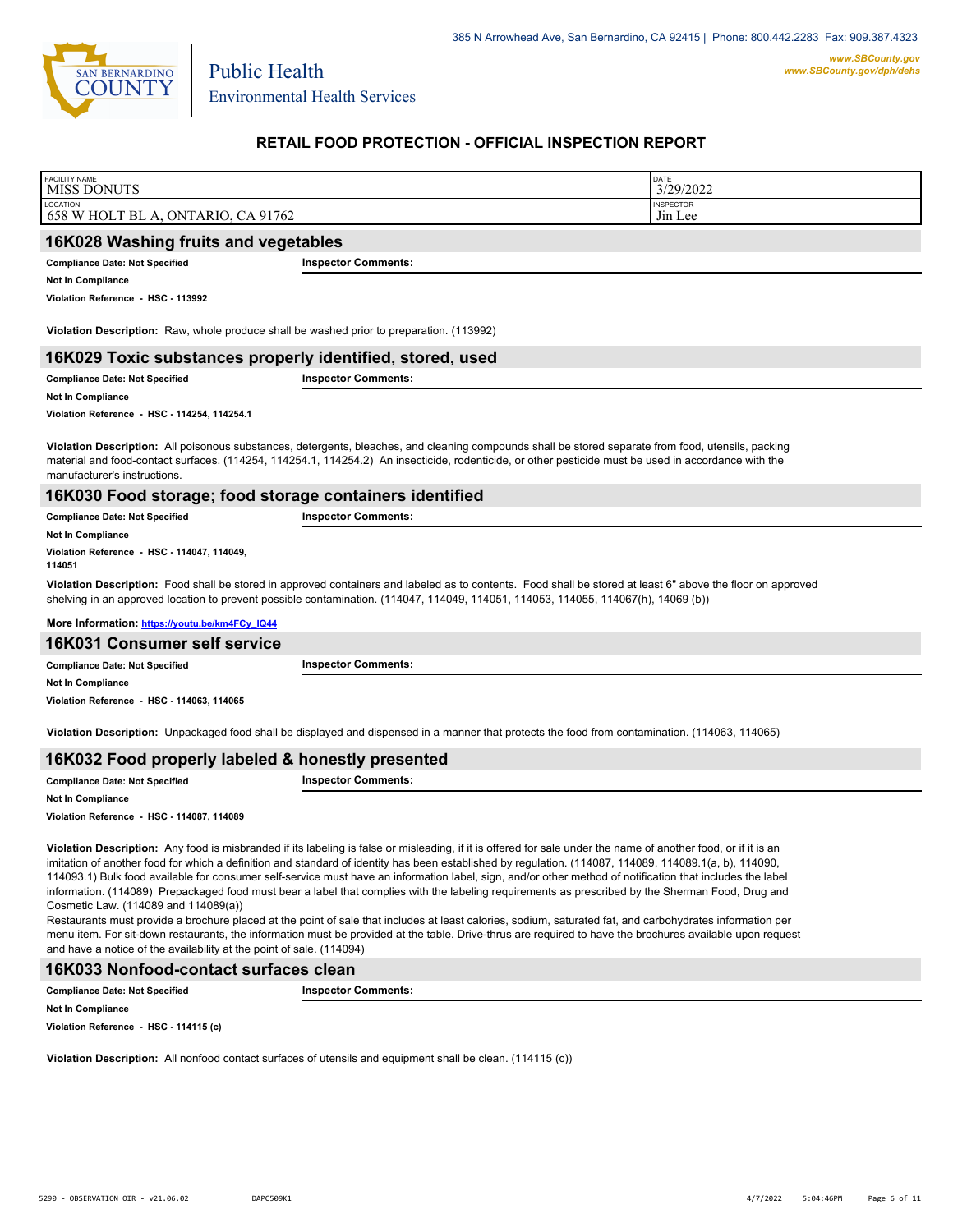

Environmental Health Services

Public Health

## **RETAIL FOOD PROTECTION - OFFICIAL INSPECTION REPORT**

| <b>FACILITY NAME</b><br><b>MISS DONUTS</b>                              | DATE<br>3/29/2022 |
|-------------------------------------------------------------------------|-------------------|
| <b>LOCATION</b>                                                         | <b>INSPECTOR</b>  |
| 91762 ہ<br>$T$ BL A.<br>658<br>`W HOL 1<br>$ON^{\circ}$<br>TARIO.<br>СA | $-1$<br>Jin Lee   |

### **16K034 Warewashing facilities: installed, maintained, used; test strips**

**Compliance Date: Not Specified Inspector Comments:** 

**Not In Compliance**

**Violation Reference - HSC - 114067(f,g), 114099**

**Violation Description:** Food facilities that prepare food shall be equipped with warewashing facilities. Testing equipment and materials shall be provided to measure the applicable sanitization method. (114067(f,g), 114099, 114099.3, 114099.5, 114101(a), 114101.1, 114101.2, 114103, 114107, 114125) A thermometer must be readily available to monitor the temperature of the water at the warewashing sink. A warewashing sink used to wash wiping cloths, wash produce, or thaw food must be cleaned and sanitized before and after each use.

**More Information: <https://youtu.be/tH1OqFuAy9Y>**

### **16K035 Equipment/Utensils - approved; installed; clean; good repair, capacity**

**Compliance Date: Not Specified Inspector Comments:** 

**Not In Compliance**

**Violation Reference - HSC - 114130, 114130.1, 114130**

**Violation Description:** All utensils and equipment shall be fully operative and in good repair. (114175). All utensils and equipment shall be approved, installed properly, and meet applicable standards. (114130, 114130.1, 114130.2, 114130.3, 114130.4, 114130.5, 114132, 114133, 114137, 114139, 114153, 114155, 114163, 114165, 114167, 114169, 114177, 114180, 114182)

# **16K036 Equipment, utensils and linens: storage and use**

**Compliance Date: Not Specified Inspector Comments:** 

**Not In Compliance**

**Violation Reference - HSC - 114074, 114081, 114119**

**Violation Description:** All clean and soiled linen shall be properly stored; non-food items shall be stored and displayed separate from food and food-contact surfaces. (114185.3 - 114185.4)Utensils and equipment shall be handled and stored so as to be protected from contamination. (114074 - 114075, 114081, 114119, 114121, 114161, 114178, 114179, 114083, 114185, 114185.2, 114185.5) Pressurized cylinders must be securely fastened to a rigid structure. (114172)

## **16K038 Adequate ventilation and lighting; designated area**

**Compliance Date: Not Specified Inspector Comments:** 

**Not In Compliance**

**Violation Reference - HSC - 114149, 114149.1**

**Violation Description:** Exhaust hoods shall be provided to remove toxic gases, heat, grease, vapors and smoke and be approved by the local building department. Canopy-type hoods shall extend 6" beyond all cooking equipment. All areas shall have sufficient ventilation to facilitate proper food storage. Toilet rooms shall be vented to the outside air by a screened openable window, an air shaft, or a light-switch activated exhaust fan, consistent with local building codes. (114149, 114149.1) Adequate lighting shall be provided in all areas to facilitate cleaning and inspection. Light fixtures in areas where open food is stored, served, prepared, and where utensils are washed shall be of shatterproof construction or protected with light shields. (114149.2, 114149.3, 114252, 114252.1)

# **16K039 Thermometers provided and accurate**

**Compliance Date: Not Specified Inspector Comments:** 

**Not In Compliance**

**Violation Reference - HSC - 114157, 114159**

**Violation Description:** An accurate easily readable metal probe thermometer suitable for measuring temperature of food shall be available to the food handler. A thermometer +/- 2 F shall be provided for each hot and cold holding unit of potentially hazardous foods and high temperature warewashing machines. (114157, 114159)

**More Information: <http://www.sbcounty.gov/uploads/dph/dehs/Depts/EnvironmentalHealth/FormsPublications/CalibratingThermometer.pdf>**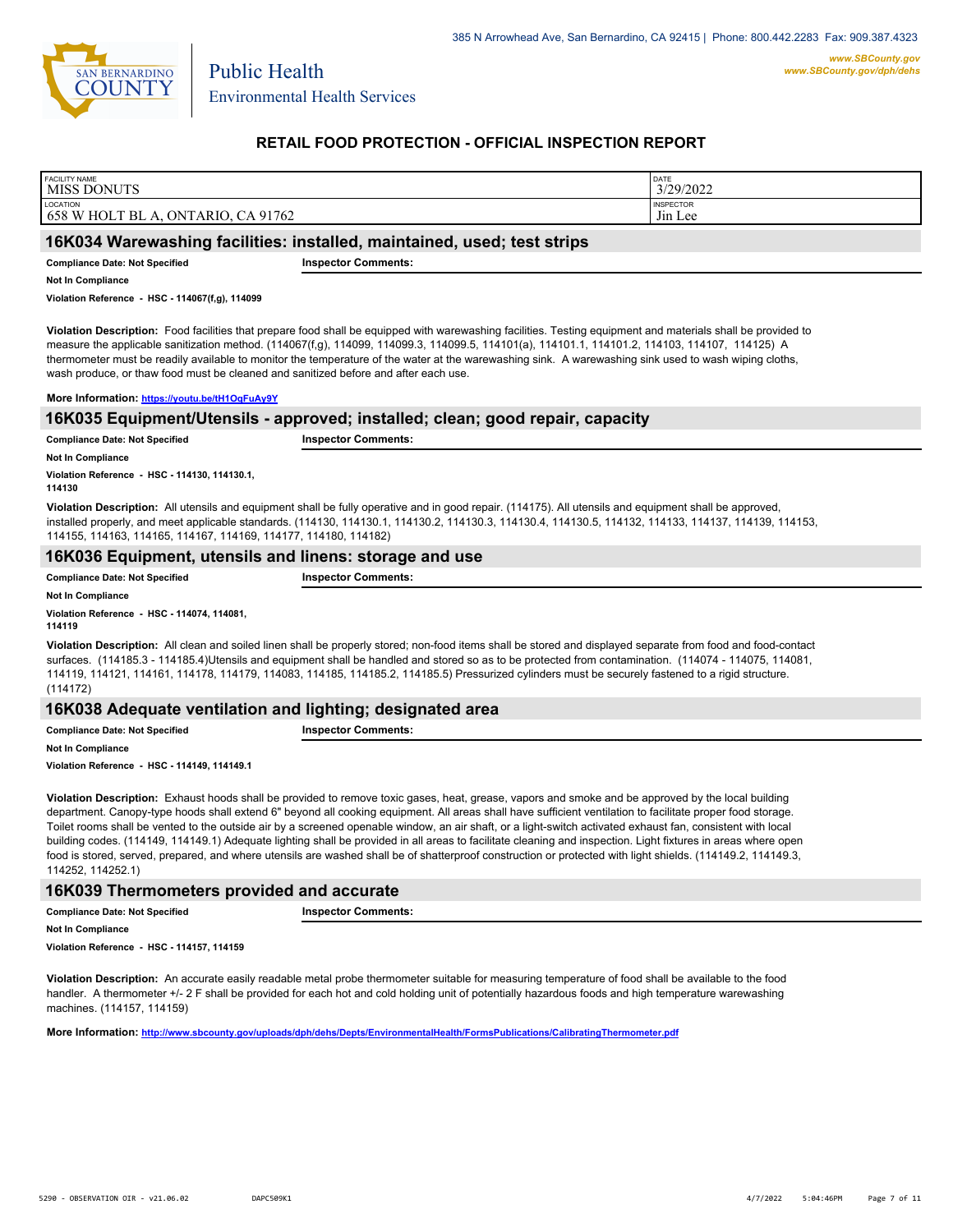

## **RETAIL FOOD PROTECTION - OFFICIAL INSPECTION REPORT**

| <b>FACILITY NAME</b>                           | DATE                |
|------------------------------------------------|---------------------|
| MISS DONUTS                                    | 3/29/2022           |
| LOCATION                                       | <b>INSPECTOR</b>    |
| 658 W HOLT BL A, ONTARIO, CA 91762             | J <sub>in</sub> Lee |
| 16K040 Wiping cloths: properly used and stored |                     |

**Compliance Date: Not Specified Inspector Comments:** 

**Not In Compliance**

**Violation Reference - HSC - 114135, 114185.1**

**Violation Description:** Wiping cloths used to wipe service counters, scales or other surfaces that may come into contact with food shall be used only once unless kept in clean water with sanitizer. (114135, 114185.1, 114185.3 (d-e)) Sponges shall not be used in contact with cleaned and sanitized or in-use food contact surfaces. (114135)

#### **More Information: <https://youtu.be/QGKUN9MDxjg>**

| 16K041 Plumbing; proper backflow devices |                            |  |
|------------------------------------------|----------------------------|--|
| <b>Compliance Date: Not Specified</b>    | <b>Inspector Comments:</b> |  |
| <b>Not In Compliance</b>                 |                            |  |
|                                          |                            |  |

**Violation Reference - HSC - 114171, 114189.1**

**Violation Description:** The potable water supply shall be protected with a backflow or back siphonage protection device, as required by applicable plumbing codes. (114192) All plumbing and plumbing fixtures shall be installed in compliance with local plumbing ordinances, shall be maintained so as to prevent any contamination, and shall be kept clean, fully operative, and in good repair. Any hose used for conveying potable water shall be of approved materials, labeled, properly stored, and used for no other purpose. (114171, 114189.1, 114190, 114193, 114193.1, 114199, 114201, 114269)

### **16K042 Garbage and refuse properly disposed; facilities maintained**

**Compliance Date: Not Specified Inspector Comments:** 

**Not In Compliance**

**Violation Reference - HSC - 114244, 114245**

**Violation Description:** All food waste and rubbish shall be kept in leak proof and rodent proof containers. Containers shall be covered at all times. All waste must be removed and disposed of as frequently as necessary to prevent a nuisance. The exterior premises of each food facility shall be kept clean and free of litter and rubbish. (114244, 114245, 114245.1, 114245.2, 114245.3, 114245.4, 114245.5, 114245.6, 114245.7, 114245.8)

## **16K043 Toilet facilities: properly constructed, supplied, cleaned**

**Compliance Date: Not Specified Inspector Comments: Not In Compliance**

**Violation Reference - HSC - 114250, 114276**

**Violation Description:** Toilet facilities shall be maintained clean, sanitary and in good repair for use by employees and patrons. Toilet rooms shall be separated by a well-fitting, self-closing door. Toilet tissue shall be provided in a permanently installed dispenser at each toilet. Location of toilet facilities used by patrons shall not be located to pass through food preparation, food storage, or utensil washing areas. (114250, 114250.1, 114276)

### **16K044 Premises; personal/cleaning items; vermin-proofing**

**Compliance Date: Not Specified Inspector Comments:** 

**Not In Compliance**

**Violation Reference - HSC - 114067 (j), 114123**

**Violation Description:** The premises of each food facility shall be kept clean and free of litter and rubbish; all clean and soiled linen shall be properly stored; non-food items shall be stored and displayed separate from food and food-contact surfaces; the facility shall be kept vermin proof. (114067 (j), 114123, 114143 (a) & (b), 114256, 114256.1, 114256.2, 114256.4, 114257, 114257.1, 114259, 114259.2, 114259.3, 114279, 114281, 114282) Food preparation sinks, handwashing sinks and warewashing equipment shall not be used for the cleaning of maintenance tools, the holding of maintenance materials, or the disposal of liquid wastes. (114123) Open-air barbecue and/or outdoor wood burning oven must operate on the same premises, in conjunction with a permanent food facility and not in an area that may pose as a fire hazard. (114143(a) (b)) Janitorial sink or approved curbed cleaning facility (exemption for restricted food service facilities Section 114279 (b)) shall be provided. (114279(a)) First aid supplies must have a legible manufacturer's label and stored in a kit or container that is located to prevent contamination. (114256.4) Insect electrocution devices are not allowed in food or utensil handling areas. (114259.3)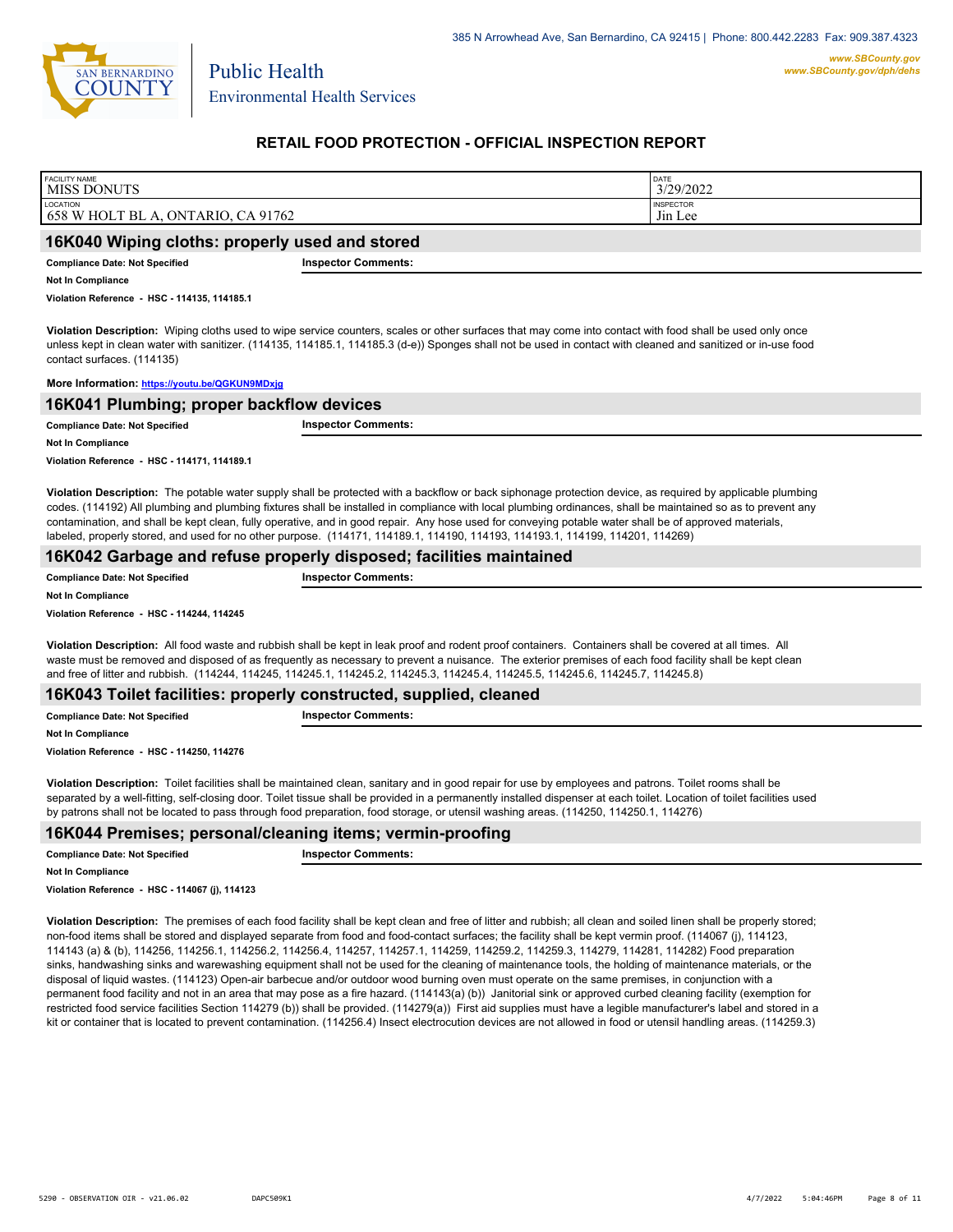

# **RETAIL FOOD PROTECTION - OFFICIAL INSPECTION REPORT**

| <b>FACILITY NAME</b><br><b>MISS DONUTS</b>                                                                                                                                                                                                                                                                                                                                                                                                                                                                                                                                                                                                                                                                                                                                                                                                                                                                                                                      |                                                                                                                                                                                                                                                                                                                                                                                                                                                                                                                                                                                                                                                                                                                                                                                                     | DATE<br>3/29/2022           |  |
|-----------------------------------------------------------------------------------------------------------------------------------------------------------------------------------------------------------------------------------------------------------------------------------------------------------------------------------------------------------------------------------------------------------------------------------------------------------------------------------------------------------------------------------------------------------------------------------------------------------------------------------------------------------------------------------------------------------------------------------------------------------------------------------------------------------------------------------------------------------------------------------------------------------------------------------------------------------------|-----------------------------------------------------------------------------------------------------------------------------------------------------------------------------------------------------------------------------------------------------------------------------------------------------------------------------------------------------------------------------------------------------------------------------------------------------------------------------------------------------------------------------------------------------------------------------------------------------------------------------------------------------------------------------------------------------------------------------------------------------------------------------------------------------|-----------------------------|--|
| LOCATION<br>658 W HOLT BL A, ONTARIO, CA 91762                                                                                                                                                                                                                                                                                                                                                                                                                                                                                                                                                                                                                                                                                                                                                                                                                                                                                                                  |                                                                                                                                                                                                                                                                                                                                                                                                                                                                                                                                                                                                                                                                                                                                                                                                     | <b>INSPECTOR</b><br>Jin Lee |  |
| 16K045 Floors, walls and ceilings: built, maintained, and clean                                                                                                                                                                                                                                                                                                                                                                                                                                                                                                                                                                                                                                                                                                                                                                                                                                                                                                 |                                                                                                                                                                                                                                                                                                                                                                                                                                                                                                                                                                                                                                                                                                                                                                                                     |                             |  |
| <b>Compliance Date: Not Specified</b>                                                                                                                                                                                                                                                                                                                                                                                                                                                                                                                                                                                                                                                                                                                                                                                                                                                                                                                           | Inspector Comments: 1. Observed a gap/hole in the ceiling around the water heater vent and a gap in the                                                                                                                                                                                                                                                                                                                                                                                                                                                                                                                                                                                                                                                                                             |                             |  |
| <b>Not In Compliance</b>                                                                                                                                                                                                                                                                                                                                                                                                                                                                                                                                                                                                                                                                                                                                                                                                                                                                                                                                        | ceiling next to the exhaust ventilation hood in the rear kitchen.                                                                                                                                                                                                                                                                                                                                                                                                                                                                                                                                                                                                                                                                                                                                   |                             |  |
| Violation Reference - HSC - 114143 (d), 114266                                                                                                                                                                                                                                                                                                                                                                                                                                                                                                                                                                                                                                                                                                                                                                                                                                                                                                                  | Seal all holes and gaps and maintain ceiling in a good condition.                                                                                                                                                                                                                                                                                                                                                                                                                                                                                                                                                                                                                                                                                                                                   |                             |  |
|                                                                                                                                                                                                                                                                                                                                                                                                                                                                                                                                                                                                                                                                                                                                                                                                                                                                                                                                                                 | 2. Observed excessive debris on the floor under the 2-compartment sink, water heater, and storage racks in the<br>rear storage area.                                                                                                                                                                                                                                                                                                                                                                                                                                                                                                                                                                                                                                                                |                             |  |
|                                                                                                                                                                                                                                                                                                                                                                                                                                                                                                                                                                                                                                                                                                                                                                                                                                                                                                                                                                 | Maintain all floors in a clean and sanitary manner at all times.                                                                                                                                                                                                                                                                                                                                                                                                                                                                                                                                                                                                                                                                                                                                    |                             |  |
| must extend a minimum of five feet and be impervious or easily cleanable. $(114143(d))$                                                                                                                                                                                                                                                                                                                                                                                                                                                                                                                                                                                                                                                                                                                                                                                                                                                                         | Violation Description: The walls / ceilings shall have durable, smooth, nonabsorbent, and washable surfaces. All floor surfaces, other than the customer<br>service areas, shall be approved, smooth, durable and made of nonabsorbent material that is easily cleanable. Approved base coving shall be provided in all<br>areas, except customer service areas and where food is stored in original unopened containers. Food facilities shall be fully enclosed. All food facilities shall<br>be kept clean and in good repair. (114143 (d), 114257, 114266, 114268, 114268.1, 114271, 114272) Cleaning must be an approved dustless method.<br>(114268.1) Mats and duckboards, if used, must be removable and easily cleanable. (114272) Open-air barbecues or wood-burning ovens floor surfaces |                             |  |
|                                                                                                                                                                                                                                                                                                                                                                                                                                                                                                                                                                                                                                                                                                                                                                                                                                                                                                                                                                 | 16K046 No unapproved private homes / living or sleeping quarters                                                                                                                                                                                                                                                                                                                                                                                                                                                                                                                                                                                                                                                                                                                                    |                             |  |
| <b>Compliance Date: Not Specified</b>                                                                                                                                                                                                                                                                                                                                                                                                                                                                                                                                                                                                                                                                                                                                                                                                                                                                                                                           | <b>Inspector Comments:</b>                                                                                                                                                                                                                                                                                                                                                                                                                                                                                                                                                                                                                                                                                                                                                                          |                             |  |
| <b>Not In Compliance</b>                                                                                                                                                                                                                                                                                                                                                                                                                                                                                                                                                                                                                                                                                                                                                                                                                                                                                                                                        |                                                                                                                                                                                                                                                                                                                                                                                                                                                                                                                                                                                                                                                                                                                                                                                                     |                             |  |
| Violation Reference - HSC - 114285, 114286                                                                                                                                                                                                                                                                                                                                                                                                                                                                                                                                                                                                                                                                                                                                                                                                                                                                                                                      |                                                                                                                                                                                                                                                                                                                                                                                                                                                                                                                                                                                                                                                                                                                                                                                                     |                             |  |
| Violation Description: No sleeping accommodations shall be in any room where food is prepared, stored or sold. (114285, 114286) A private home, a<br>room used as living or sleeping quarters, or an area directly opening into a room used as living or sleeping quarters shall not be used for conducting food<br>facility operations. (114285)                                                                                                                                                                                                                                                                                                                                                                                                                                                                                                                                                                                                               |                                                                                                                                                                                                                                                                                                                                                                                                                                                                                                                                                                                                                                                                                                                                                                                                     |                             |  |
| 16K047 Signs posted; last inspection report available                                                                                                                                                                                                                                                                                                                                                                                                                                                                                                                                                                                                                                                                                                                                                                                                                                                                                                           |                                                                                                                                                                                                                                                                                                                                                                                                                                                                                                                                                                                                                                                                                                                                                                                                     |                             |  |
| <b>Compliance Date: Not Specified</b>                                                                                                                                                                                                                                                                                                                                                                                                                                                                                                                                                                                                                                                                                                                                                                                                                                                                                                                           | <b>Inspector Comments:</b>                                                                                                                                                                                                                                                                                                                                                                                                                                                                                                                                                                                                                                                                                                                                                                          |                             |  |
| <b>Not In Compliance</b>                                                                                                                                                                                                                                                                                                                                                                                                                                                                                                                                                                                                                                                                                                                                                                                                                                                                                                                                        |                                                                                                                                                                                                                                                                                                                                                                                                                                                                                                                                                                                                                                                                                                                                                                                                     |                             |  |
| Violation Reference - HSC - 113725.1, 113953.5                                                                                                                                                                                                                                                                                                                                                                                                                                                                                                                                                                                                                                                                                                                                                                                                                                                                                                                  |                                                                                                                                                                                                                                                                                                                                                                                                                                                                                                                                                                                                                                                                                                                                                                                                     |                             |  |
| Violation Description: Handwashing signs shall be posted in each toilet room, directing attention to the need to thoroughly wash hands after using the<br>restroom (113953.5) (b) No smoking signs shall be posted in food preparation, food storage, warewashing, and utensil storage areas (113978). (c)<br>Consumers shall be notified that clean tableware is to be used when they return to self-service areas such as salad bars and buffets. (d) Any food facility<br>constructed before January 1, 2004 without public toilet facilities, shall prominently post a sign within the food facility in a public area stating that toilet<br>facilities are not provided (113725.1, 114381 (e)). A sign shall be posted stating that a copy of the most recent routine inspection report is available upon<br>request. (113725.1) Permit shall be posted in conspicuous location. (114381(e)) Letter Grade Placecard shall be properly posted. SBCC 33.1406 |                                                                                                                                                                                                                                                                                                                                                                                                                                                                                                                                                                                                                                                                                                                                                                                                     |                             |  |
| <b>16K048 Food Handler Certification</b>                                                                                                                                                                                                                                                                                                                                                                                                                                                                                                                                                                                                                                                                                                                                                                                                                                                                                                                        |                                                                                                                                                                                                                                                                                                                                                                                                                                                                                                                                                                                                                                                                                                                                                                                                     |                             |  |
| <b>Compliance Date: Not Specified</b>                                                                                                                                                                                                                                                                                                                                                                                                                                                                                                                                                                                                                                                                                                                                                                                                                                                                                                                           | <b>Inspector Comments:</b>                                                                                                                                                                                                                                                                                                                                                                                                                                                                                                                                                                                                                                                                                                                                                                          |                             |  |
| <b>Not In Compliance</b><br>Violation Reference - SBCC - 33.0409                                                                                                                                                                                                                                                                                                                                                                                                                                                                                                                                                                                                                                                                                                                                                                                                                                                                                                |                                                                                                                                                                                                                                                                                                                                                                                                                                                                                                                                                                                                                                                                                                                                                                                                     |                             |  |
|                                                                                                                                                                                                                                                                                                                                                                                                                                                                                                                                                                                                                                                                                                                                                                                                                                                                                                                                                                 | Violation Description: This facility is currently in violation with the food handler certification requirement for San Bernardino County, which states all food<br>handlers must obtain a valid food handler certificate within fourteen (14) days of employment (33.0410, 33.044). Failure to provide proof of food handler<br>certification within fourteen (14) days will result in unannounced billable (at our current hourly rate) re-inspections to verify compliance.                                                                                                                                                                                                                                                                                                                       |                             |  |
| as they are readableto sbcfoodworker@gmail.com                                                                                                                                                                                                                                                                                                                                                                                                                                                                                                                                                                                                                                                                                                                                                                                                                                                                                                                  | This facility operator must complete the 'Missing Food Handler' form provided by the inspector and email an electronic copy (scans or photos are ok as long                                                                                                                                                                                                                                                                                                                                                                                                                                                                                                                                                                                                                                         |                             |  |
|                                                                                                                                                                                                                                                                                                                                                                                                                                                                                                                                                                                                                                                                                                                                                                                                                                                                                                                                                                 | More Information: https://wp.sbcounty.gov/dph/wp-content/uploads/sites/7/2022/04/SB-Flyer-2019-completed-English-Spanish.pdf                                                                                                                                                                                                                                                                                                                                                                                                                                                                                                                                                                                                                                                                        |                             |  |
| 16K050 Restrooms Required                                                                                                                                                                                                                                                                                                                                                                                                                                                                                                                                                                                                                                                                                                                                                                                                                                                                                                                                       |                                                                                                                                                                                                                                                                                                                                                                                                                                                                                                                                                                                                                                                                                                                                                                                                     |                             |  |
| <b>Compliance Date: Not Specified</b>                                                                                                                                                                                                                                                                                                                                                                                                                                                                                                                                                                                                                                                                                                                                                                                                                                                                                                                           | <b>Inspector Comments:</b>                                                                                                                                                                                                                                                                                                                                                                                                                                                                                                                                                                                                                                                                                                                                                                          |                             |  |
| Reference HSC - 114250, 114276                                                                                                                                                                                                                                                                                                                                                                                                                                                                                                                                                                                                                                                                                                                                                                                                                                                                                                                                  |                                                                                                                                                                                                                                                                                                                                                                                                                                                                                                                                                                                                                                                                                                                                                                                                     |                             |  |

**Description:** A food facility shall provide toilet facilities for use by employees. Toilet facilities shall be provided for patrons when there is onsite consumption of food. A food facility with more than 20,000 square feet shall provide at least one separate toilet facility for men and one separate toilet facility for women. (114250, 114276)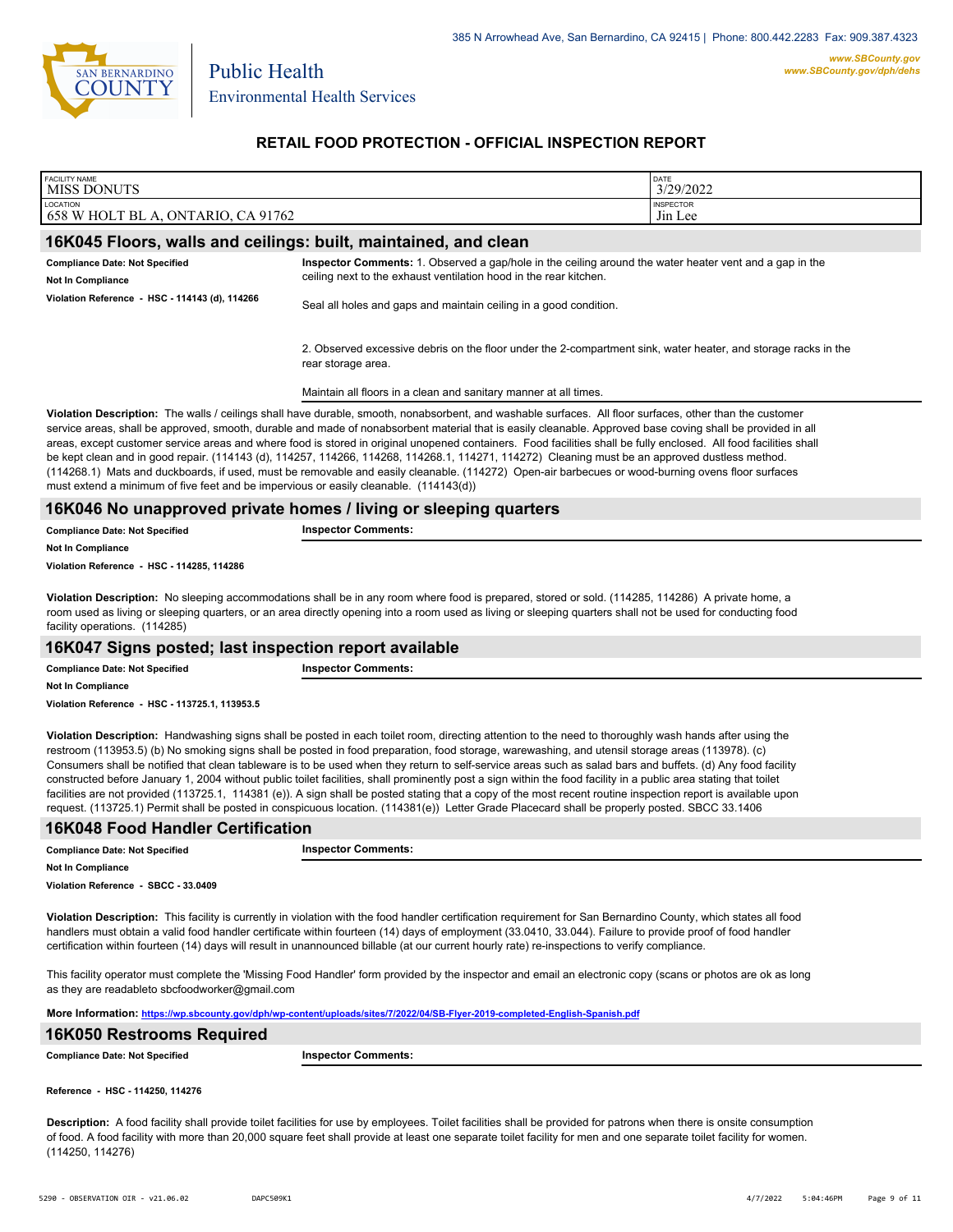

# **RETAIL FOOD PROTECTION - OFFICIAL INSPECTION REPORT**

| <b>FACILITY NAME</b><br>' MISS DONUTS          |                            | DATE<br>3/29/2022                       |
|------------------------------------------------|----------------------------|-----------------------------------------|
| LOCATION<br>658 W HOLT BL A, ONTARIO, CA 91762 |                            | <b>INSPECTOR</b><br>J <sub>11</sub> Lee |
| 16K052 VC & D                                  |                            |                                         |
| <b>Compliance Date: Not Specified</b>          | <b>Inspector Comments:</b> |                                         |

**Reference - HSC - 113980**

**Description:** Operator has voluntarily consented to the condemnation and destruction of food as said material being unfit for human consumption or otherwise in violation of California Health and Safety Code, Division 104, Part 5, Chapter 1 through 8, the disposition of which is provided for by Chapter 8, Article 3, Section 111895.

"I (We) hereby voluntarily agree to the condemnation and destruction of the following material(s) listed in violation number 52. By signing this Offical Inspection Report (OIR), I (We) hereby release the County of San Bernardino and its agent from any and all liability."

| 16K049 Permits Available                                |                                                                                                                                                                                                                                                                                                                                    |
|---------------------------------------------------------|------------------------------------------------------------------------------------------------------------------------------------------------------------------------------------------------------------------------------------------------------------------------------------------------------------------------------------|
| <b>Compliance Date: Not Specified</b>                   | <b>Inspector Comments:</b>                                                                                                                                                                                                                                                                                                         |
| Not In Compliance                                       |                                                                                                                                                                                                                                                                                                                                    |
| Violation Reference - HSC - 114067(b.c).<br>114381 (a)  |                                                                                                                                                                                                                                                                                                                                    |
| agency. (114067(b) & (c), 114381 (a), 114381.2, 114387) | Violation Description: A food facility shall not be open for business without a valid permit. A permit shall be valid only for the specified permittee, location,<br>and type of food sales or distribution activity. No food facility shall conduct activities that are inconsistent with the permit(s) issued by the enforcement |
| 16K051 Plan Review                                      |                                                                                                                                                                                                                                                                                                                                    |
| <b>Compliance Date: Not Specified</b>                   | <b>Inspector Comments:</b>                                                                                                                                                                                                                                                                                                         |
| <b>Not In Compliance</b>                                |                                                                                                                                                                                                                                                                                                                                    |

**Reference - HSC - 114380**

**Description:** A person proposing to build or remodel a food facility shall submit plans for approval before starting any new construction or remodeling of any facility for use as a retail food facility. (114380)

### **16K919 COVID-19 Observations**

**Compliance Date: Not Specified Inspector Comments:** 

**Not In Compliance**

**Reference - SBC Policy**

**Description:** Observations regarding COVID-19 associated changes to practices are recorded here.

## **Overall Inspection Comments**

A " Notice of Closure" sign posted on the front window next to the entrance. DO NOT REMOVE, RELOCATE OR MOVE CLOSURE SIGN. Non-compliance will result in a billable follow-up re-inspection at an hourly rate of \$245 with a minimum charge of \$122.50.

A Pep Talk was presented to the manager.

A Top 5 CDC Risk Factors handout was provided.

### **FREE Classes to L.E.A.R.N!**

Liaison Education And Risk Network (L.E.A.R.N.) is a FREE class based on the fundamentals of Active Managerial Control and [the Centers](http://wp.sbcounty.gov/dph/events/) for Disease Control and Prevention's five risk factors that lead to foodborne illnesses. Find out when the next L.E.A.R.N. class is by checking our calendar.

# **Signature(s) of Acknowledgement**

 $519$ 

NAME: Ta Foy Chau TITLE: Owner